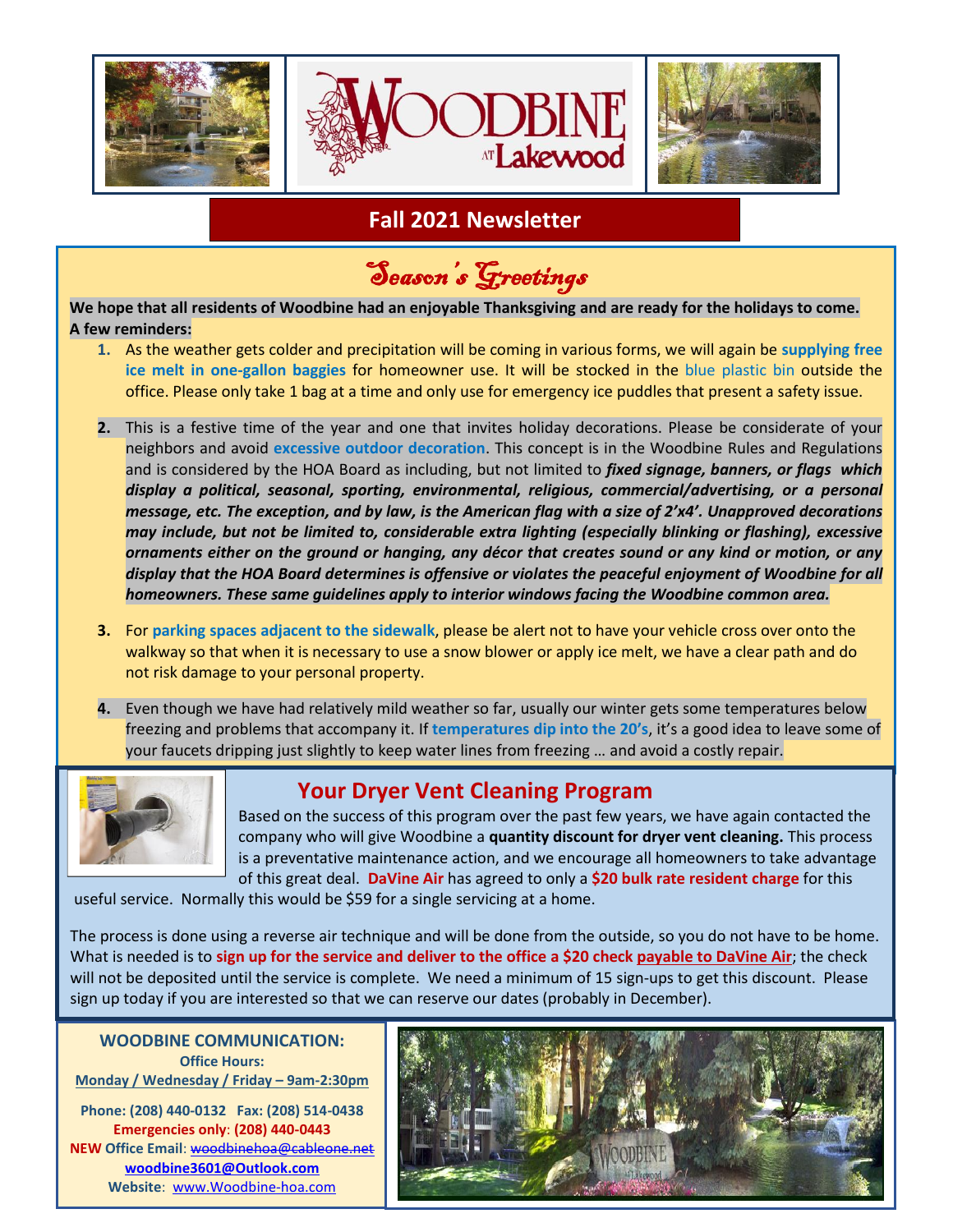

## **Exit Sparklite Bulk Cable TV Service …**

# **Enter Sparklite Bulk High Speed Internet Service**

As we have been informing Woodbine homeowners over the past few months, *Sparklite* cancelled our bulk cable TV contract effective the end of this year. However, they offered a bulk high speed internet service instead at \$23.30 per month, and the HOA Board agreed to that plan. Based on the positive feedback received from homeowners, and the fact that 95 homeowners (58%) already have internet service at a higher rate from *Sparklite*, Woodbine will now **convert our bulk cable TV contract into a bulk high speed internet service**.

**PLEASE UNDERSTAND THAT BULK MEANS EVERY CONDOMINIUM WILL HAVE ACCESS TO AND PAY FOR THIS HIGH-SPEED INTERNET SERVICE AND THE COST OF IT WILL BE PART OF YOUR MONTHLY DUES BY SIMPLY REPLACING YOUR CURRENT BULK CABLE TV DUES. The HOA Board feels that this action produces the greatest good for the greatest number of homeowners.**

#### **To repeat some specifics on this program:**

- *Sparklight* will install one Wi-Fi enabled modem in each of our units (in place of the cable TV box)
- Each unit will then have **100Mbps (high speed) internet service with unlimited data**.
- Homeowners will then **purchase whatever video entertainment/information service they desire** through a personal account with a service such as *Netflix, Hulu, Sparklite TV, Paramount, Prime TV, Apple TV* etc., etc. There are a wide range of online video services that include local TV channels, and the costs vary according to the content you choose.

To research various streaming services, just Google "TV entertainment streaming services" or try: **<https://www.usnews.com/360-reviews/streaming-services/best-live-streaming-tv>**

#### • **OR… HOMEOWNERS CAN CHOOSE NOT TO PAY FOR AN ENTERTAINMENT SERVICE AT ALL AND JUST USE THE HIGH-SPEED INTERNET AT THE MUCH-REDUCED SPARKLITE BULK RATE (\$23.30/month)**

Below are some **questions** that have been submitted to Sparklite and **their answers:**

- **1.** Will we be able to have this in place by January 1, 2022? **YES, SOMETIME BETWEEN NOW AND THEN (BARRING ANY UNFORESEEN WEATHER OR NATURAL DISASTERS)**
- **2.** Will Sparklite come out, pick up the cable boxes we have now and replace them with the new modems? **YES**
- **3.** We assume Sparklite will **install** the modems, not just drop them off. Please confirm. **YES**
- **4.** We also assume appointments for the installation will be necessary for efficiency, correct? The last time we installed the digital cable boxes we had a choice of 2 days in a row and assigned each building one of those days and either a morning or afternoon appointment. If necessary, can we switch days or times. **YES, BETWEEN THE 2 DAYS AND TIMES. CONTACT THE OFFICE AFTER YOU RECEIVE YOUR ASSIGNED APPOINTMENT.**
- **5.** How long will the cable box pick up and modem installation take per unit approximately?  **15 MINUTES IS A SOLID ESTIMATE BUT SINCE WE DON"T KNOW HOW THE LOCAL MANAGEMENT ALLOCATES THEIR PERSONNEL, WE COULDN' T GUARANTEE THIS.**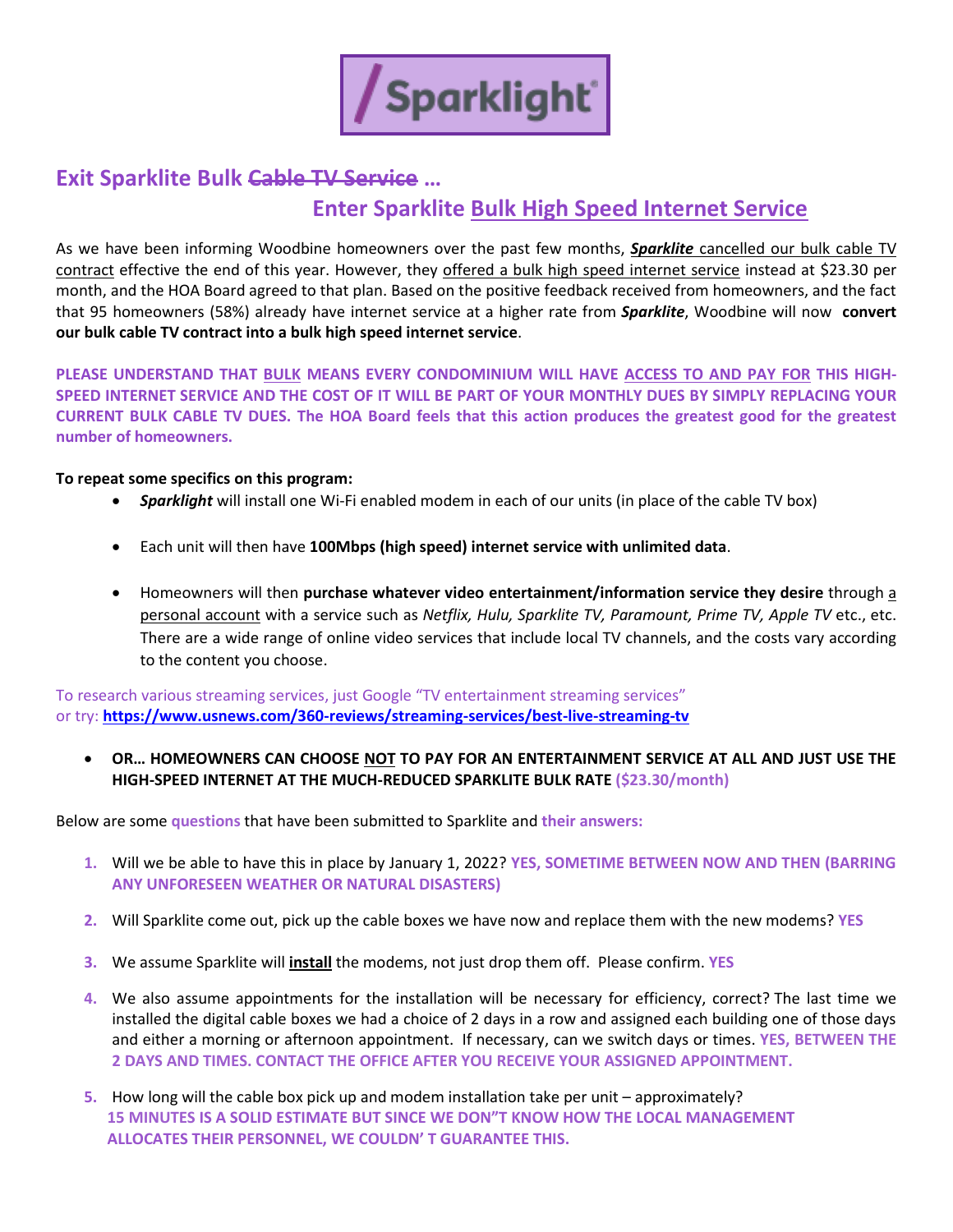- **6.** If we go to Wi-Fi TV service only, will there be enough capacity all the time for all the units to share without interruptions or buffering or not being able to connect? **WITH A MODEM IN EVERY UNIT, THEY WILL EACH HAVE 100 mbps SERVICE. It should work beautifully.**
- **7.** Is the modem DSL, a phone jack plug-in? **NO. THE EXISTING CABLE LINE WILL PLUG INTO THE MODEM INSTEAD OF INTO THE CABLE BOX**
- **8.** How would we get **technical support**? (**208-375-8288** or **877-692-2253**). Last time they were not able to tell I had a box hooked up at my unit or verify the serial number on the box. The tech was only able to see that there was a general account for the complex and not per unit to verify. **THIS SETUP WILL ALLOW US TO SERVICE THE MODEM ITSELF WHEN A CUSTOMER CALLS IN. WE COULD NOT DO THAT WITH CABLE BOXES.**
- **9.** Can you clarify how Sparklight defines **"unlimited data"** and any fine print for data consumption? **THE ONLY "FINE PRINT" IS THAT ONCE A USER GOES PAST 5 TERRABYTES OF DATA, THEIR USAGE WILL BE THROTTLED (slowed down)… 5 TERRABYTES IS AN ENORMOUS AMOUNT OF DATA**
- **10.** Would there be any option to increase the internet speed per unit and pay the difference? 100Mbps may be "high speed" but it is Sparklite's lowest tier for residential and perhaps misleading since up to 10 users can share a single "port." **IF A RESIDENT WANTS MORE SPEED, THEY'LL PAY THE FULL RETAIL PRICE, THERE IS NO WAY TO APPLY THE AMOUNT THE HOA PAYS TO THE INDIVIDUAL'S ACCOUNT**
- **11.** Which modem/router models will they be providing? Are we able to use our own modems to save some cost on rentals? **THE COST FOR THE MODEM IS INCLUDED AND THERE IS NO REDUCTION FOR USING ONE'S OWN EQUIPMENT. THE MODEM IS WIFI ENABLED; THE BRAND IS NOT YET SELECTED.**
- **12.** How will Sparklight handle users who may negatively take advantage of this i.e., someone pirating movies and/or downloading an unreasonable amount of content? I would hope only that unit would be responsible and does not impact or jeopardize everyone else on the account. **SINCE WE ARE PROVIDING AN UNLIMITED DATA PLAN, THERE SHOULD'T BE ANY ISSUES WITH THIS. BUT SINCE EACH MODEM IS TIED TO A SPECIFIC UNIT, ANY UNFORESEEN ISUE COULD BE ADDRESSED WITH THAT UNIT OWNER.**

## **NEW EMAIL ADDRESS FOR WOODBINE!**

**Well, not only is Sparklite/Cable One discontinuing bulk cable TV service in our area, but also cancelling their email service as of 12/31/21. This is disappointing with all the work we need to do to inform everyone who has our current email [\(woodbinehoa@cableone.net\)](mailto:woodbinehoa@cableone.net) but we are starting the process now. The NEW EMAIL ADDRESS FOR WOODBINE WILL BE [woodbine3601@Outlook.com](mailto:woodbine3601@Outlook.com) and every email we receive on the Cable One service will be notified of the new address; as well we will reach out to everyone we know who has the old address.** 



# **UNFORTUNATE BUT NECESSARY**

After over 9 years of service for Woodbine, personal employee circumstances have now created a difficult decision for *Pro Management LLC*. to transition the onsite management of the HOA to *Idaho Association Management Services (IAMS).* The choice of this professional company is the result of 5 invitations to bid, 3 phone interviews, and 2 in person interviews to identify the best fit for Woodbine. An introduction meeting will be held in January.

The current office manager, Sherry Cooley, has also chosen to retire from her position at the end of December when IAMS will assume complete responsibility. However, *Pro Maintenance*, which has performed property maintenance all these years, will remain in place as the preferred vendor to perform the tasks required and directed by IAMS. This arrangement will allow smooth continuity for property operations.

The staff of Pro Management will continue to fully engage in this transition and remain a professional resource to assist with the future management of Woodbine HOA as requested. We wish all the occupants of this special property the happiest of holidays and a prosperous new year.